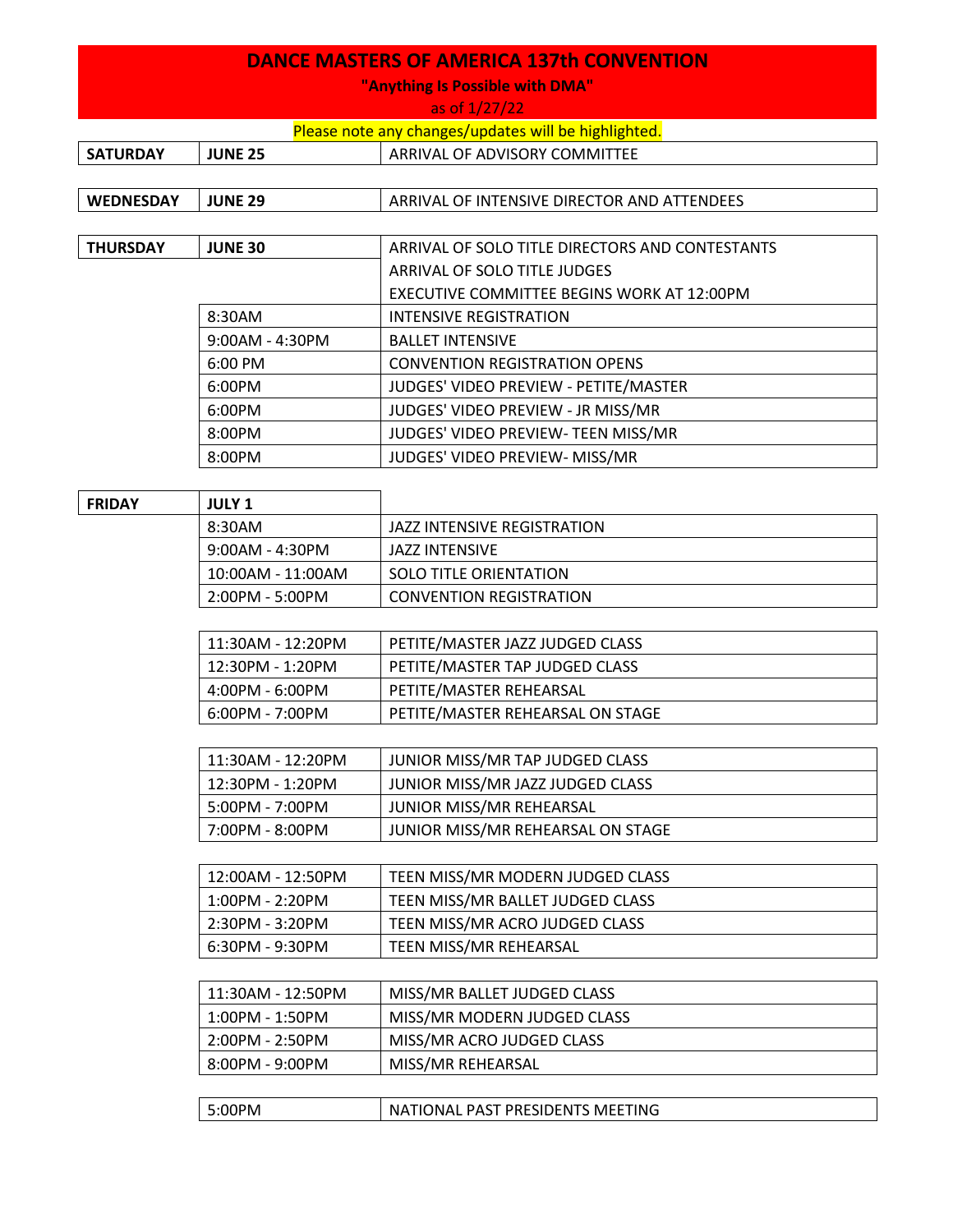| <b>SATURDAY</b> | <b>JULY 2</b>      | PASC CONTESTANTS ARRIVAL                                           |
|-----------------|--------------------|--------------------------------------------------------------------|
|                 |                    | <b>DELEGATES ARRIVAL</b>                                           |
|                 | 8:30AM             | TAP INTENSIVE REGISTRATION                                         |
|                 | 9:00AM - 4:30PM    | <b>TAP INTENSIVE</b>                                               |
|                 | 2:00PM - 5:00PM    | <b>CONVENTION REGISTRATION</b>                                     |
|                 | 4:30PM - 7:00PM    | MANDATORY DELEGATE AFFILIATION MEETING                             |
|                 |                    | & NATIONAL BOARD OF DIRECTORS MEETING                              |
|                 | 8:30AM - 11:30AM   | PETITE/MASTER INTERVIEWS                                           |
|                 | 12:00PM - 12:50PM  | PETITE MISS/MR BALLET JUDGED CLASS                                 |
|                 | 1:00PM - 1:50PM    | PETITE/MASTER ACRO JUDGED CLASS                                    |
|                 | 5:00PM - 7:00PM    | PETITE/MASTER REHEARSAL ON STAGE                                   |
|                 | 7:00PM - 8:30PM    | PETITE/MASTER REHEARSAL                                            |
|                 |                    |                                                                    |
|                 | $9:00AM - 12:00PM$ | JUNIOR MISS/MR INTERVIEWS                                          |
|                 | 1:00PM - 1:50PM    | JUNIOR MISS/MR BALLET JUDGED CLASS                                 |
|                 | 2:00PM - 2:50PM    | JUNIOR MISS/MR ACRO JUDGED CLASS                                   |
|                 | 5:00PM - 7:00PM    | JUNIOR MISS/MR REHEARSAL                                           |
|                 | 7:00PM - 8:00PM    | JUNIOR MISS/MR REHEARSAL ON STAGE                                  |
|                 |                    |                                                                    |
|                 | 8:30AM - 11:30AM   | TEEN MISS/MR INTERVIEWS                                            |
|                 | 12:30PM - 1:50PM   | TEEN MISS/MR JAZZ JUDGED CLASS                                     |
|                 | 2:00PM - 2:50PM    | TEEN MISS/MR TAP JUDGED CLASS                                      |
|                 | 6:00PM - 8:00PM    | TEEN MISS/MR REHEARSAL                                             |
|                 | 8:00PM - 9:00PM    | TEEN MISS/MR REHERSAL ON STAGE                                     |
|                 |                    |                                                                    |
|                 | 8:00AM - 11:30AM   | MISS/MR INTERVIEWS                                                 |
|                 | 1:00PM - 1:50PM    | MISS/MR TAP JUDGED CLASS                                           |
|                 | 2:00PM - 3:20PM    | MISS/MR JAZZ JUDGED CLASS                                          |
|                 | 7:00PM - 9:00PM    | MISS/MR REHEARSAL                                                  |
|                 | $9:00PM - 10:00PM$ | MISS/MR DANCE REHEARSAL ON STAGE                                   |
|                 |                    |                                                                    |
|                 | 5:00PM - 7:00PM    | WELCOME PARTY OPENING NUMBER REHEARSAL FOR 12 & UNDER              |
|                 | 7:00PM - 9:00PM    | WELCOME PARTY OPENING NUMBER REHEARSAL FOR 13 & OVER               |
|                 |                    |                                                                    |
|                 | 8:00PM - 10:00PM   | <b>MEMBERS RECEPTION</b> (formerly known as President's Reception) |
|                 |                    | "It Starts With Us"                                                |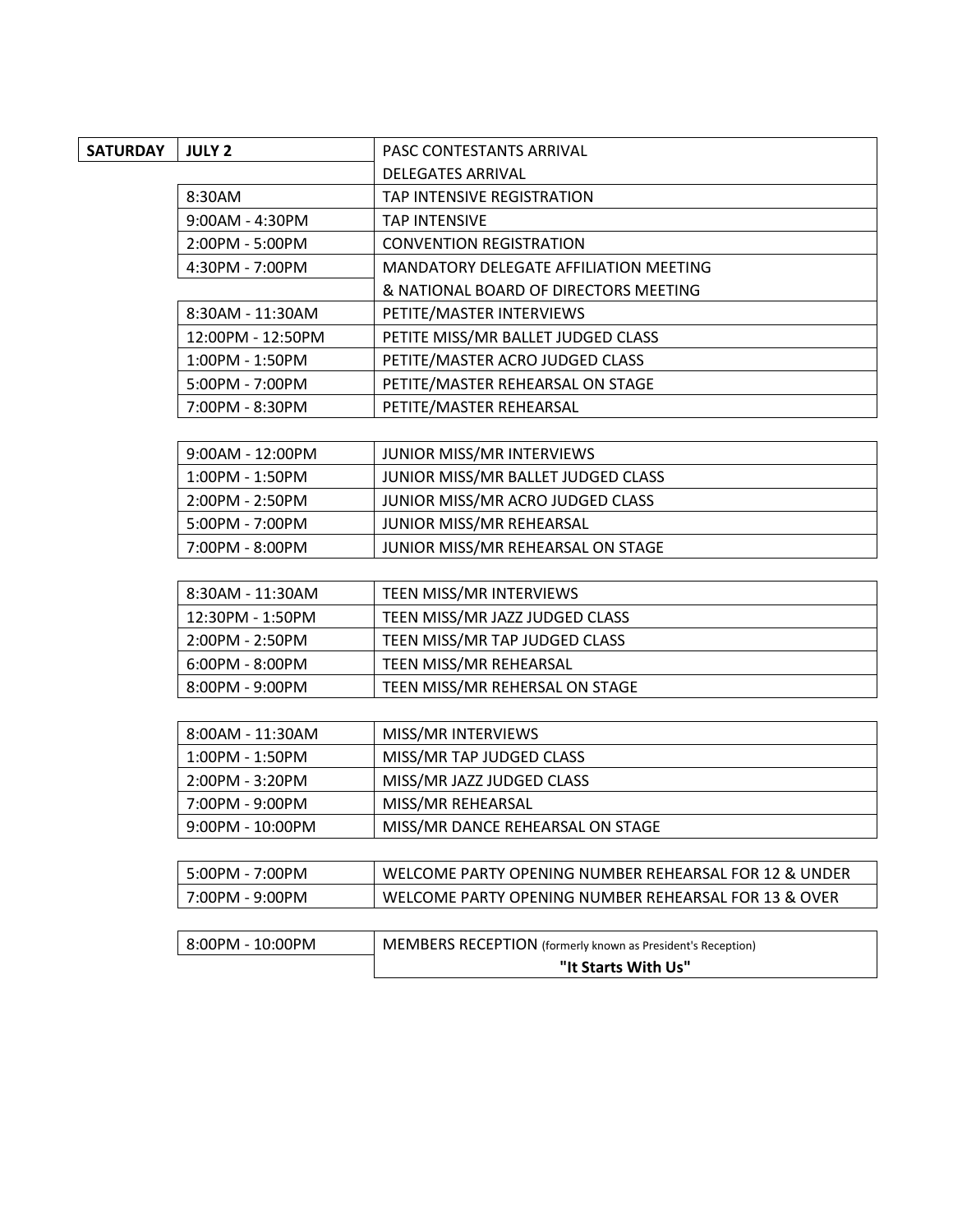| <b>SUNDAY</b> | <b>JULY 3</b>     |                                                     |
|---------------|-------------------|-----------------------------------------------------|
|               | 7:00AM - 5:00PM   | <b>CONVENTION REGISTRATION</b>                      |
|               | 7:30AM - 4:00PM   | PERFORMING ARTS SCHOLARSHIP COMPETITION             |
|               | 8:00AM - 11:30AM  | PETITE/MASTER REHEARSAL                             |
|               | 8:00AM - 9:30AM   | MODERN OPEN SCHOLARSHIP AUDITION (13 & OLDER)       |
|               | 10:00AM - 11:30AM | ACRO OPEN SCHOLARSHIP AUDITION (13 & OLDER)         |
|               | 1:00PM - 5:00PM   | CLASSROOM 1 - TEACHERS/STUDENTS (16 + YEARS OF AGE) |
|               | 1:00PM - 5:00PM   | CLASSROOM 2 - 13-15 YEARS OF AGE                    |
|               | 1:00PM - 5:00PM   | CLASSROOM 3 - 10-12 YEARS OF AGE                    |
|               | 1:00PM - 5:00PM   | CLASSROOM 4 - 7-9 YEARS OF AGE                      |
|               | 1:00PM - 4:00PM   | <b>CLASSROOM 5 - 6 AND UNDER</b>                    |
|               | 5:30PM - 7:00PM   | TAP OPEN SCHOLARSHIP AUDITION (ages 13 & OLDER)     |
|               | 5:30PM - 6:30PM   | JAZZ OPEN SCHOLARSHIP AUDITION (ages 10-12)         |
|               | 7:30PM            | LINE UP FOR WELCOME PARTY                           |
|               |                   | PETITE/MASTER CONTESTANTS                           |
|               |                   | <b>JUNIOR CONTESTANTS</b>                           |
|               |                   | TEEN AND MISS/MR CONTESTANTS                        |
|               |                   | 12 & UNDER WELCOME PARTY OPENING NUMBER DANCERS     |
|               |                   | 13 & OVER WELCOME PARTY OPENING NUMBER DANCERS      |
|               | 8:00PM - 10:00PM  | <b>WELCOME PARTY "Creating Connections"</b>         |
|               |                   |                                                     |

| <b>MONDAY</b> | <b>JULY 4</b>    |                                                     |
|---------------|------------------|-----------------------------------------------------|
|               | 7:00AM - 5:00PM  | <b>CONVENTION REGISTRATION</b>                      |
|               | 7:30AM - TBA     | PERFORMING ARTS SCHOLARSHIP COMPETITION Room #1     |
|               | 7:30AM - TBA     | PERFORMING ARTS SCHOLARSHIP COMPETITION Room #2     |
|               | 8:00AM - 8:30AM  | Q&A - RUNNING FOR A NATIONAL OFFICE                 |
|               | 8:30AM - 12:30PM | TEEN MISS/MR REHEARSAL                              |
|               | 8:30AM - 12:30PM | MISS/MR REHEARSAL                                   |
|               | 8:30AM - 12:30PM | CLASSROOM 3 - 10-12 YEARS OF AGE                    |
|               | 8:30AM - 12:30PM | CLASSROOM 4 - 7-9 YEARS OF AGE                      |
|               | 9:00AM - 10:00AM | <b>EXECUTIVE COMMITTEE MEETING</b>                  |
|               | 10:30AM - 2:00PM | <b>BOARD OF DIRECTORS MEETING</b>                   |
|               | 1:00PM - 5:00PM  | <b>EXHIBITORS OPEN</b>                              |
|               | 1:00PM - 5:00PM  | CLASSROOM 1 - TEACHERS/STUDENTS (16 + YEARS OF AGE) |
|               | 1:00PM - 5:00PM  | CLASSROOM 2 - 13-15 YEARS OF AGE                    |
|               | 1:00PM - 3:00PM  | PETITE/MASTER REHEARSAL                             |
|               | 1:00PM - 5:00PM  | JUNIOR MISS/MR REHEARSAL                            |
|               | 5:30PM - 7:30PM  | BALLET OPEN SCHOLARSHIP AUDITION (ages 13 & OLDER)  |
|               | 5:30PM - 6:30PM  | TAP OPEN SCHOLARSHIP AUDITION (ages 10-12)          |
|               | 7:00pm - 8:00PM  | PETITE/ MASTER REHEARSAL ON STAGE                   |
|               | 8:00PM - 11:00PM | PETITE/ MASTER TITLE SCHOLARSHIP COMPETITION        |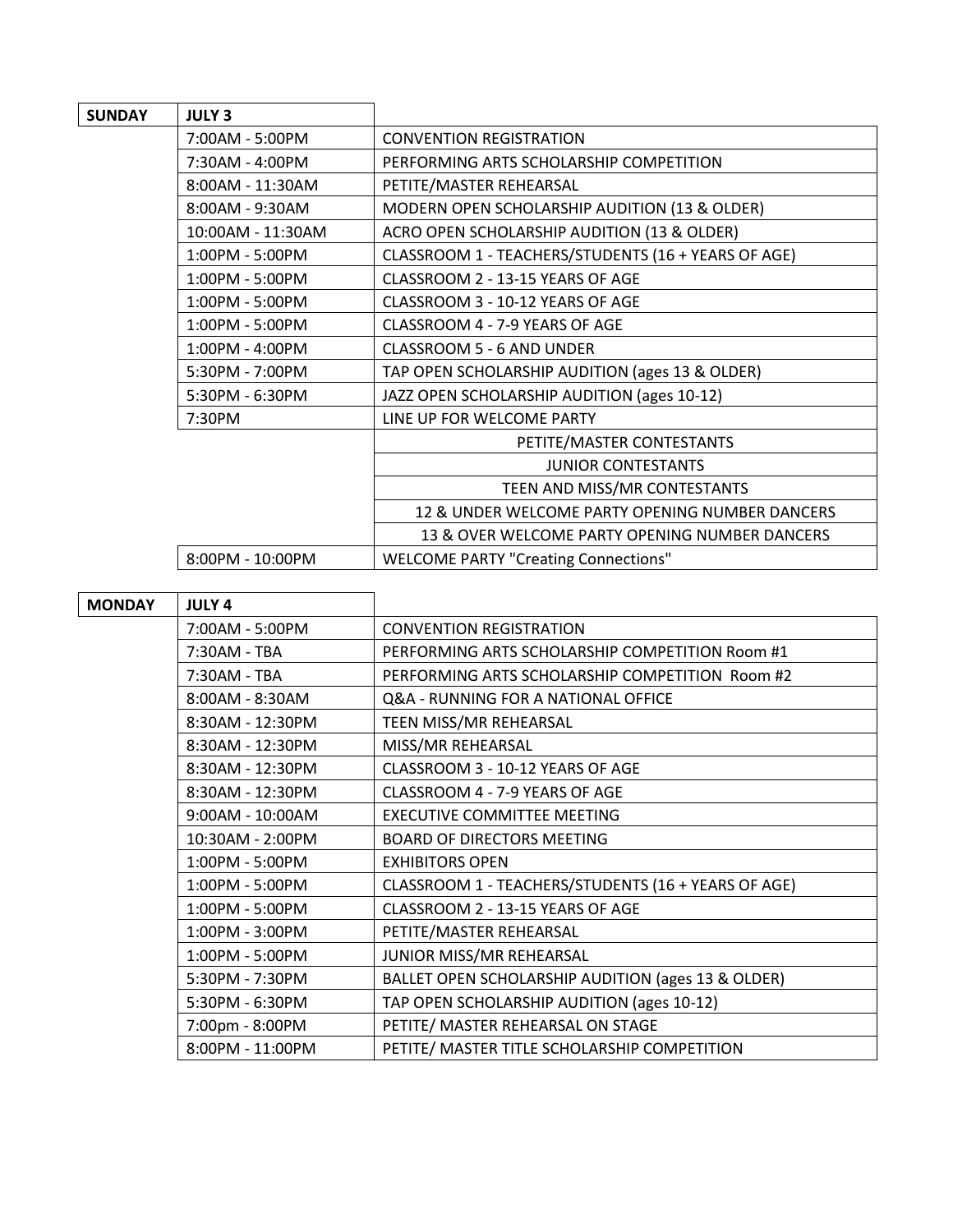| <b>TUESDAY</b>   | <b>JULY 5</b>     |                                                     |
|------------------|-------------------|-----------------------------------------------------|
|                  | 7:00AM - 5:00PM   | <b>CONVENTION REGISTRATION</b>                      |
|                  | 7:30AM - TBA      | PERFORMING ARTS SCHOLARSHIP COMPETITION Room #1     |
|                  | 7:30AM - TBA      | PERFORMING ARTS SCHOLARSHIP COMPETITION Room #2     |
|                  | 8:30AM - 5:00PM   | <b>VISIT EXHIBITORS</b>                             |
|                  | 8:30AM - 12:30PM  | TEEN MISS/MR REHEARSAL                              |
|                  | 8:30AM - 12:30PM  | MISS/MR REHEARSAL                                   |
|                  | 8:30AM - 12:30PM  | CLASSROOM 3 - 10-12 YEARS OF AGE                    |
|                  | 8:30AM - 12:30PM  | CLASSROOM 4 - 7-9 YEARS OF AGE                      |
|                  | 9:00AM - 10:00AM  | <b>EXECUTIVE COMMITTEE MEETING</b>                  |
|                  | 9:30AM - 12:30PM  | CLASSROOM 5 - 6 AND UNDER                           |
|                  | 10:30AM - 1:00PM  | <b>BOARD OF DIRECTORS MEETING</b>                   |
|                  | 1:00PM - 5:00PM   | CLASSROOM 1 - TEACHERS/STUDENTS (16 + YEARS OF AGE) |
|                  | $1:00PM - 5:00PM$ | CLASSROOM 2 - 13-15 YEARS OF AGE                    |
|                  | 5:00PM - 6:30PM   | <b>GRAND BODY MEETING</b>                           |
|                  | 5:30PM - 7:00PM   | JAZZ OPEN SCHOLARSHIP AUDITION (13 & over)          |
|                  | 7:00PM - 8:00PM   | JUNIOR MISS/MR REHEARSAL ON STAGE                   |
|                  | 8:00PM - 11:00PM  | JUNIOR MISS/MR TITLE SCHOLARSHIP COMPETITION        |
|                  |                   |                                                     |
| <b>WEDNESDAY</b> | <b>JULY 6</b>     |                                                     |
|                  | 7:00AM - 5:00PM   | <b>CONVENTION REGISTRATION</b>                      |
|                  | 7:30AM - TBA      | PERFORMING ARTS SCHOLARSHIP COMPETITION Room #1     |

| 7:30AM - TBA       | PERFORMING ARTS SCHOLARSHIP COMPETITION Room #1       |
|--------------------|-------------------------------------------------------|
| 7:30AM - TBA       | PERFORMING ARTS SCHOLARSHIP COMPETITION Room #2       |
| 8:30AM - 5:00PM    | <b>VISIT EXHIBITORS</b>                               |
| 8:30AM - 12:30PM   | CLASSROOM 3 - 10-12 YEARS OF AGE                      |
| 8:30AM - 12:30PM   | CLASSROOM 4 - 7-9 YEARS OF AGE                        |
| 8:30AM - 12:30PM   | TEEN MISS/MR REHEARSAL                                |
| 8:30AM - 12:30PM   | MISS/MR REHEARSAL                                     |
| $9:00AM - 10:00AM$ | <b>EXECUTIVE COMMITTEE MEETING</b>                    |
| 10:30AM - 1:00PM   | <b>BOARD OF DIRECTORS MEETING</b>                     |
| 1:00PM - 5:00PM    | CLASSROOM 1 - TEACHERS/STUDENTS (16 + YEARS OF AGE)   |
| 1:00PM - 5:00PM    | CLASSROOM 2 - 13-15 YEARS OF AGE                      |
| 6:00PM - 7:00PM    | BALLET OPEN SCHOLARSHIP AUDITION (10-12 YEARS OF AGE) |
| 5:00PM - 6:30PM    | <b>GRAND BODY MEETING</b>                             |
| 7:00PM - 8:00PM    | TEEN MISS/MR REHEARSAL ON STAGE                       |
| 8:00PM - 11:00PM   | TEEN MISS/MR TITLE SCHOLARSHIP COMPETITION            |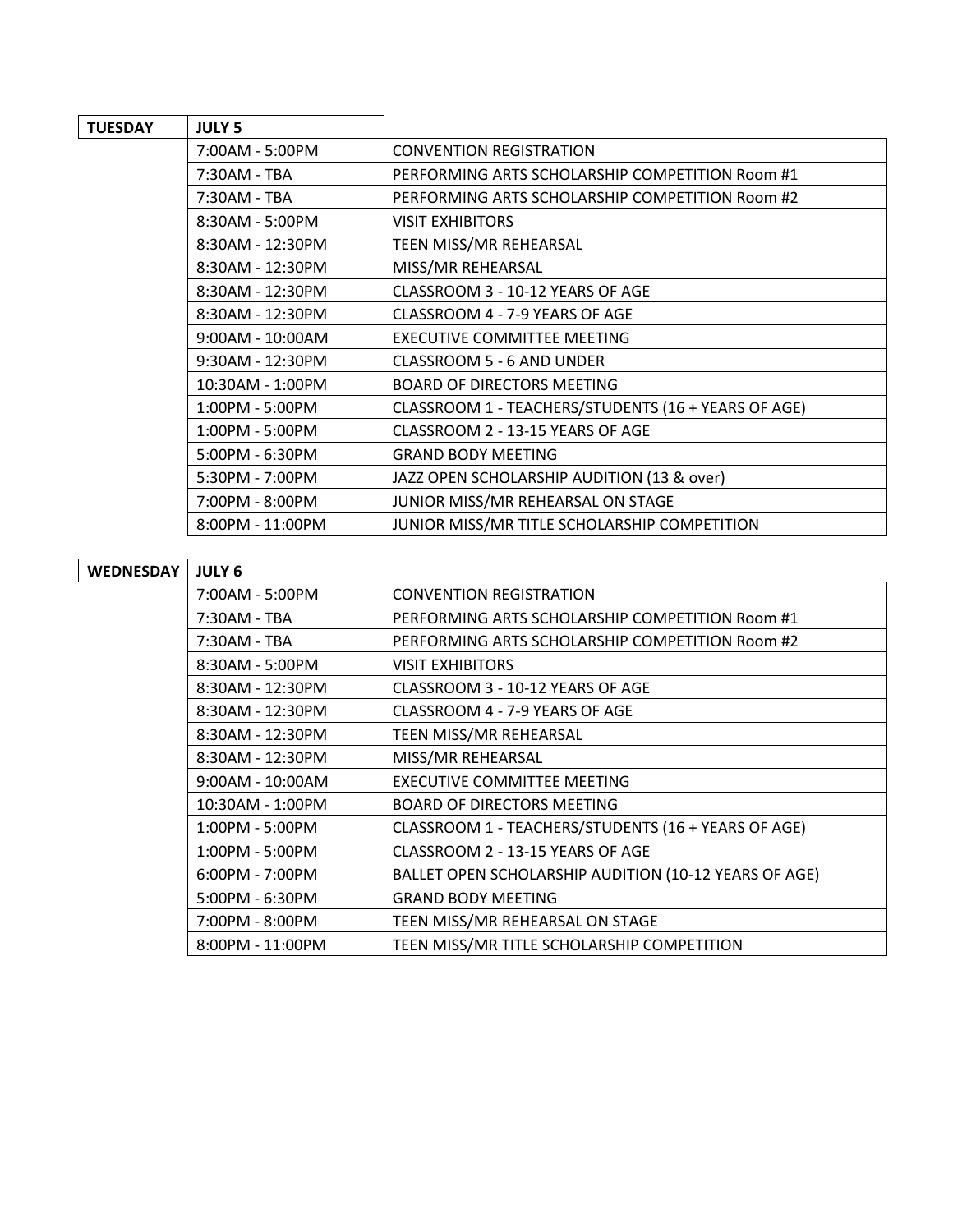| <b>THURSDAY</b> | <b>JULY 7</b>      |                                                                 |
|-----------------|--------------------|-----------------------------------------------------------------|
|                 | 7:00AM - 5:00PM    | <b>CONVENTION REGISTRATION</b>                                  |
|                 | 7:00AM - TBA       | PERFORMING ARTS SCHOLARSHIP COMPETITION Room #1                 |
|                 | 7:30AM - TBA       | PERFORMING ARTS SCHOLARSHIP COMPETITION Room #2                 |
|                 | 8:00AM - 1:00PM    | NATIONAL ELECTIONS                                              |
|                 | 8:00AM - 5:00PM    | <b>VISIT EXHIBITORS</b>                                         |
|                 | 8:30AM - 12:30PM   | MISS/MR REHEARSAL                                               |
|                 | 8:30AM - 12:30PM   | CLASSROOM 3 - 10-12 YEARS OF AGE                                |
|                 | 8:30AM - 12:30PM   | CLASSROOM 4 - 7-9 YEARS OF AGE                                  |
|                 | 9:00AM - 10:00AM   | <b>EXECUTIVE COMMITTEE MEETING</b>                              |
|                 | 9:30AM - 12:30PM   | CLASSROOM 5 - 6 AND UNDER                                       |
|                 | 10:30AM - 1:00PM   | <b>BOARD OF DIRECTORS MEETING</b>                               |
|                 | 1:00PM - 5:00PM    | CLASSROOM 1 - TEACHERS/STUDENTS (16 + YEARS OF AGE)             |
|                 | 1:00PM - 5:00PM    | CLASSROOM 2 - 13-15 YEARS OF AGE                                |
|                 | 2:00PM - 4:30PM    | SEMINAR-OPEN TO ALL MEMBERS, STUDIO SECRETARIES,                |
|                 |                    | <b>OFFICE MANGERS</b>                                           |
|                 | 5:00PM - 6:30PM    | <b>GRAND BODY MEETING</b>                                       |
|                 | 6:00PM - 7:00PM    | ACRO OPEN SCHOLARSHIP AUDITION (age 10-12)                      |
|                 | 7:00PM - 8:00PM    | MISS/MR REHEARSAL ON STAGE                                      |
|                 | 8:00PM - 11:00PM   | MISS/MR TITLE SCHOLARSHIP COMPETITION                           |
| <b>FRIDAY</b>   | <b>JULY 8</b>      |                                                                 |
|                 | 7:00AM - 5:00PM    | <b>CONVENTION REGISTRATION</b>                                  |
|                 | 7:30AM - TBA       | PERFORMING ARTS SCHOLARSHIP COMPETITION Room #1                 |
|                 | 7:30AM - TBA       | PERFORMING ARTS SCHOLARSHIP COMPETITION Room #2                 |
|                 | 8:00AM - 1:00PM    | NATIONAL ELECTIONS - RUN-OFF (if necessary)                     |
|                 | 8:30AM - 5:00PM    | <b>VISIT EXHIBITORS</b>                                         |
|                 | 8:30AM - 12:30PM   | CLASSROOM 1 - TEACHERS/STUDENTS (16 + YEARS OF AGE)             |
|                 | 8:30AM - 12:30PM   | CLASSROOM 2 - 13-15 YEARS OF AGE                                |
|                 | 8:30AM - 12:30PM   | CLASSROOM 3 - 10-12 YEARS OF AGE                                |
|                 | 8:30AM - 12:30PM   | CLASSROOM 4 - 7-9 YEARS OF AGE                                  |
|                 | $9:00AM - 10:00AM$ | EXECUTIVE COMMITTEE MEETING                                     |
|                 | 10:30AM - 12:30PM  | <b>BOARD OF DIRECTORS MEETING</b>                               |
|                 | 1:00PM - 2:00PM    | ANNOUNCEMENT OF OVERALL, HIGH SCORE, OPEN SCH, GNC (12 & UNDER) |
|                 | 2:00PM - 3:00PM    | ANNOUNCEMENT OF OVERALL, HIGH SCORE, OPEN SCH, GNC (13 & OVER)  |
|                 | 5:00PM - 11:00PM   | <b>GRAND NATIONAL COMPETITION (GNC)</b>                         |
| <b>SATURDAY</b> | <b>JULY 9</b>      |                                                                 |
|                 | 9:00AM-12:30PM     | <b>CONVENTION REGISTRATION</b>                                  |
|                 | 9:00AM - 11:00AM   | EXECUTIVE COMMITTEE INCOMING/OUTGOING MEETING                   |
|                 | 9:30AM - 12:30PM   | CLASSROOM 1 - TEACHERS/STUDENTS (16 + YEARS OF AGE)             |
|                 | 9:30AM - 12:30PM   | CLASSROOM 2 - 13-15 YEARS OF AGE                                |
|                 | $9:30AM - 12:30PM$ | CLASSROOM 3 - 10-12 YEARS OF AGE                                |
|                 | 9:30AM - 12:30PM   | CLASSROOM 4 - 7-9 YEARS OF AGE                                  |
|                 | 9:30AM-12:30PM     | CLASSROOM 5 - 6 AND UNDER                                       |
|                 | 6:00PM - 6:45PM    | PHOTO SESSION (DMA HONOREES, PAST NATIONAL PRESIDENTS,          |
|                 |                    | INCOMING & OUTGOING BOARD OF DIRECTORS & EXECUTIVE COMMITTEE    |
|                 | 6:30PM - 7:30PM    | <b>RECEPTION</b>                                                |
|                 | 7:30PM - 10:30PM   | 137TH BANQUET "Together Toward Tomorrow"                        |